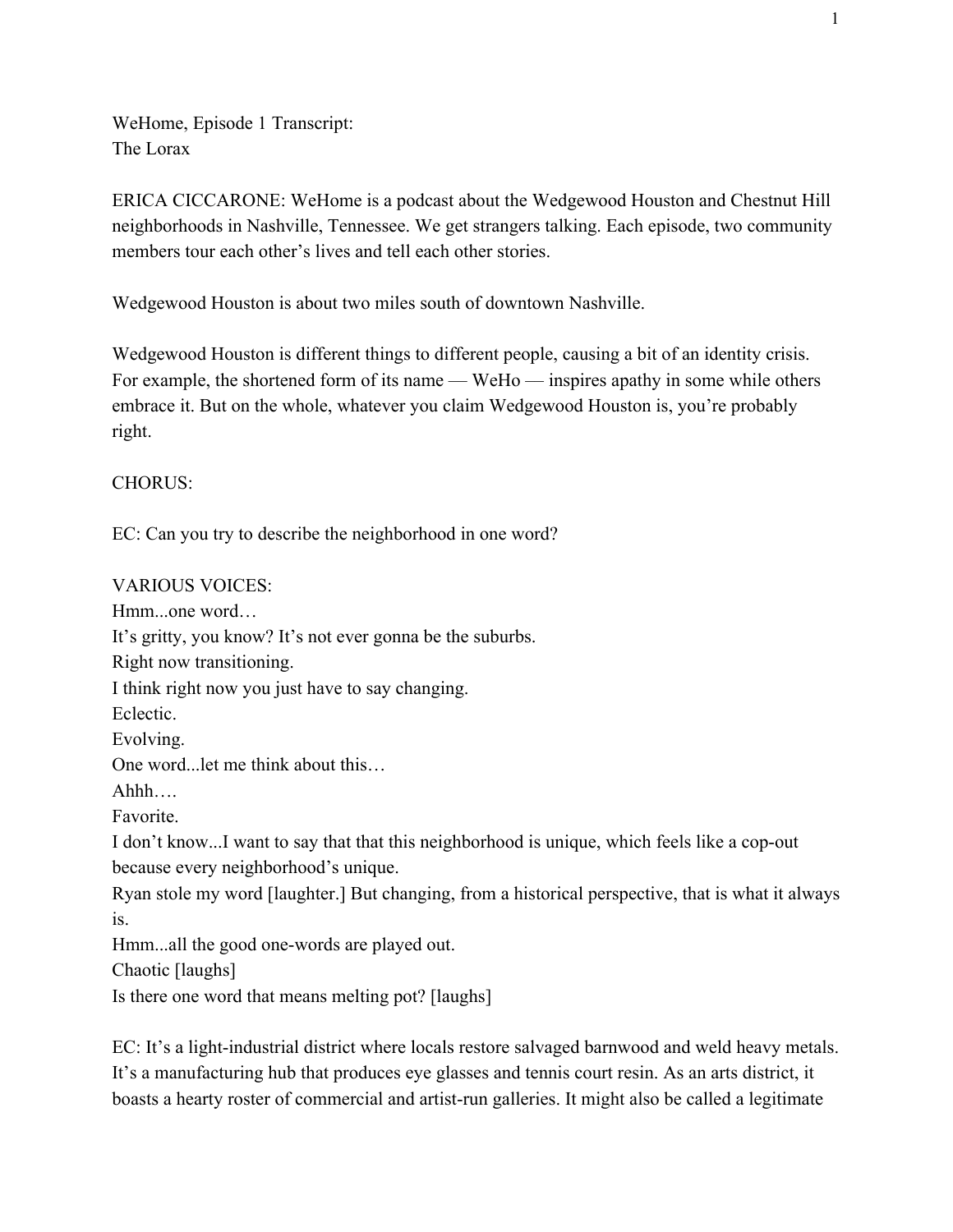maker district; artisans have been crafting cabinets and glass here for decades. The food and beverage game is gaining ground with distilleries, bakeries, and lunch spots. But aside from all this, and perhaps even in spite of it, it's a residential neighborhood.

And it's booming. Modest homes that were built in the 1940s and '50s are dwarfed by big ones, which are sometimes built two to a lot — "tall skinnies" people call 'em. Homes are selling as high as \$500,000 here now. But a lot of original homes still stand, their flower beds and bird baths subtle reminders of the neighborhood that was.

For the first chapter of WeHome, we've brought two people together for this episode who otherwise might not have said more than a passing hello. The first: a Nashville native who left for Chicago and then Los Angeles, and eventually, came home.

EC: Say your name

ANNA ZEITLIN: Anna, or do you need like...

EC: laughs

AZ: My name is Anna Zeitlin. I work at Zeitgeist Gallery. I'm the gallery manager. I help curate shows and maintain the website. I do a lot of the media stuff and community stuff. I organize the art crawl, A/M at W/H.

EC. The art crawl snakes its way through the neighborhood each first Saturday of the month, and Zeitgeist is one of its flagship galleries. It shares a big, light-filled space on Hagan Street with Zeitlin Architects, Anna's father's firm. Her mother started the gallery in 1996, back when the firm was in another part of town, and the whole operation moved to Wedgewood Houston in 2013.

A few years back, Anna co-founded Fashion Happening Nashville that supports local designers by showing their work in an artistic setting. They have an ethos of "fashion for all" and it gets away from the traditional runway show and focuses on the craft. Tonight at Zeitgeist, Fashion Happening Nashville puts on its latest event. Anna and co-founder Hunter Claire Rogers brought together seven local designers and seven artists to create textiles. The results are very different like a hand bag that looks like it's crafted from some sort of moon substance. Anna studied film at Columbia College, and while she was there, she took a course in an unexpected medium.

AZ: I make hats. Straw, felt, different women's hats.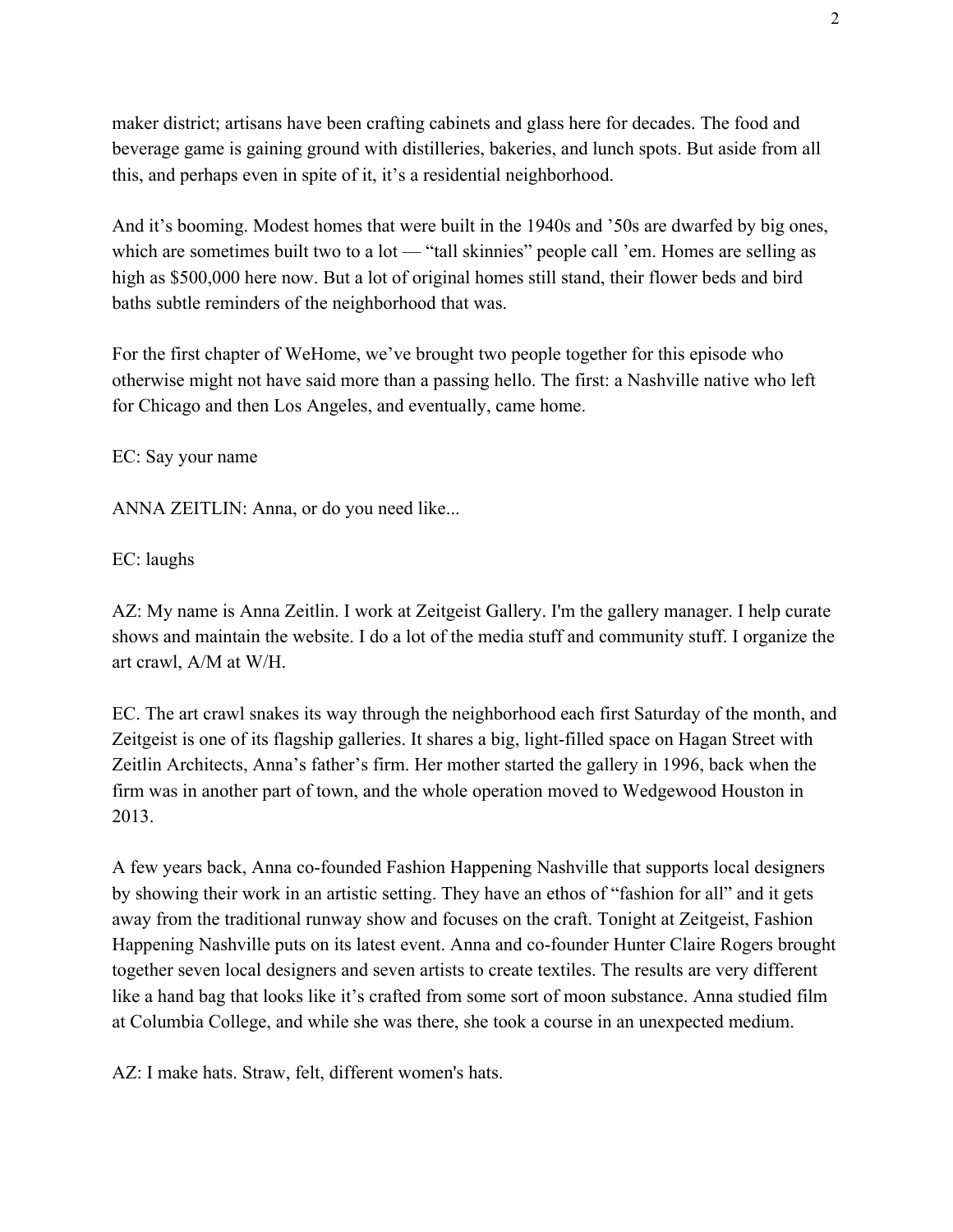EC: She went on to study millinery in L.A., New York, Paris, and London. Back in Nashville, she made it official with her online shop, Fanny & June. The hats are modern takes on classic designs, like the handwoven orange straw sun hat with hot pink fringe around the brim, and the gold swoop hat with a big, diagonal brim and handmade silk flowers.

AZ: It's a lot of tiny work so I occasionally have to go get a back massage because you feel it in your shoulders, all the focused handwork.

EC: Anna also lives in Wedgewood Houston. She bought her home in 2014.

AZ: I really love this neighborhood and wanted to be near where I worked, and it's great because I'm able to walk to work some and bike. It being so close to downtown, I think that's the future. I've never been a suburb person. I prefer the country or the city, so being close to downtown is a huge plus and being in the middle of things and being by the freeway.

EC: The neighborhood is doing so well that newcomers might find it hard to believe that it used to be one of the toughest, poorest areas in the city. We're talking grinding poverty: people without plumbing or insulation in their houses in the 1960s. All that changed because of the neighborhood association, South Nashville Action People – or SNAP for short –– that started in the late '70s. Of the original founders, only one still lives here.

AZ: I've been to a few SNAP meetings, the neighborhood meeting group, and Bill has been there every time and he is always advocating for trees. So for me Bill was the tree guy, basically the Lorax, fighting for the trees, and overtime a developer would come give a presentation he would make sure they're not cutting down any trees and he knew exactly which ones were on that property. So that was my only expose to him, hearing him fight for the trees in those meetings.

BILL PERKINS: I'm a tree hugger...where are the trees?...two giant elm trees...plus I've planted some. I planted five at the SNAP center if you notice the little ones...these are plum trees. I don't know if you drive by here and see the plums all over the sidewalk...I asked them to save that tree… I planted that tree, I planted that one, I planted all these. I think that's what my tombstone's gonna say. "Tree hugger." No name. No date. Just "Tree hugger."

AZ: [laughs] I think that sounds good.

EC: Bill Perkins moved to Nashville in 1976. He worked for Truck Stops of America then, and was transferred here to run their distribution center.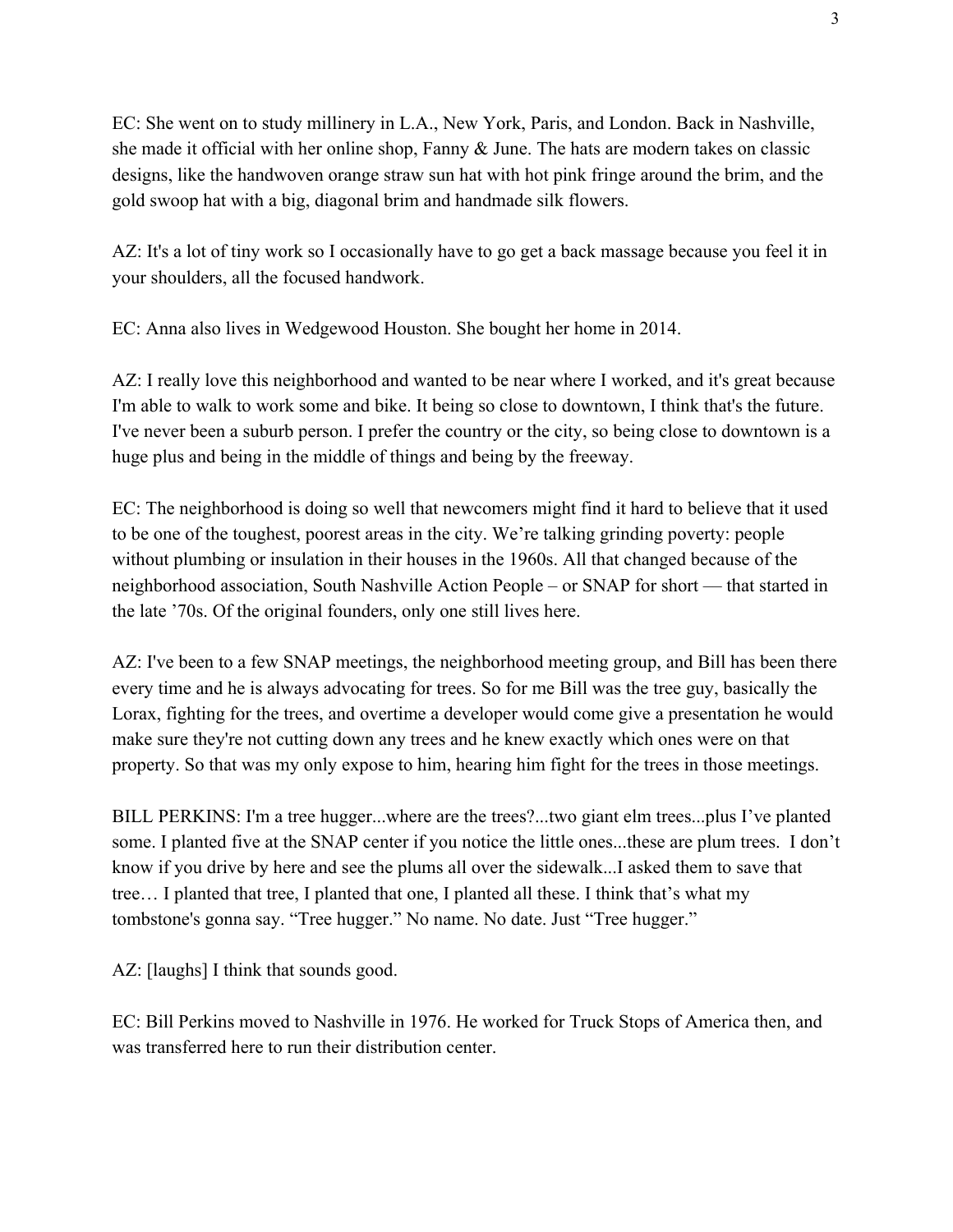BP: I didn't know anybody so on Saturdays I would drive around to all the Goodwills and thrift stores and yard sales. And I was driving down 4th one day and there used to be a junk store on Humphreys and 4th, so I pulled into Humphreys and the street was blocked off. They had a dunking tank and you could smell the hotdogs and hamburgers and there were all these little kids. It was really mixed race, probably 50-50…

EC: Bill grew up in Poland, Ohio – a town of about 2500 people.

BP: I thought this is really cool because obviously it was a low income neighborhood. I thought these people are just having fun. How cool is that?

EC: It's hard to imagine Bill being shy. He has blue-gray eyes that twinkle when he smiles and an easy laugh. He comes to meetings bearing jars of homemade jam and spaghetti sauce, pickled okra. But that day at the block party, he didn't introduce himself.

BP: Almost every house was for sale, so I wrote down every one and I called them the last week. Mine was the cheapest one, it was \$8000. It was probably the biggest one too but it was in the worst condition...but I always wanted to fix up an old house, so I ended up buying it.

AZ: So what year was SNAP and who were the initial people involved in putting that together?

BP: SNAP is about 35 years old so you're gonna have to do the math.

AZ: So 82?

BP: So it was Louise, Eva, Joyce and I who started SNAP. There was a bar, I think it was called Pink Poodle 2, I don't know where number 1 was. Louise lived there with her parents and her son, low income, Eva was low income, Joyce was low income, and people would come out of the bar at night and throw beer bottles at her parents and piss in their yard, they didn't care. Back then the Sounds stadium was the only thing to do in Nashville. People would be parked all up here to go to the game, it was the thing to do

 $AZ: Wow$ 

BP: ...and they'd throw their trash and pee where they were.

EC: The neighborhood was already pretty unsafe. But something about the indignity of Pink Poodle 2 galled Bill and his neighbors. So they worked out a lease purchase deal with the owners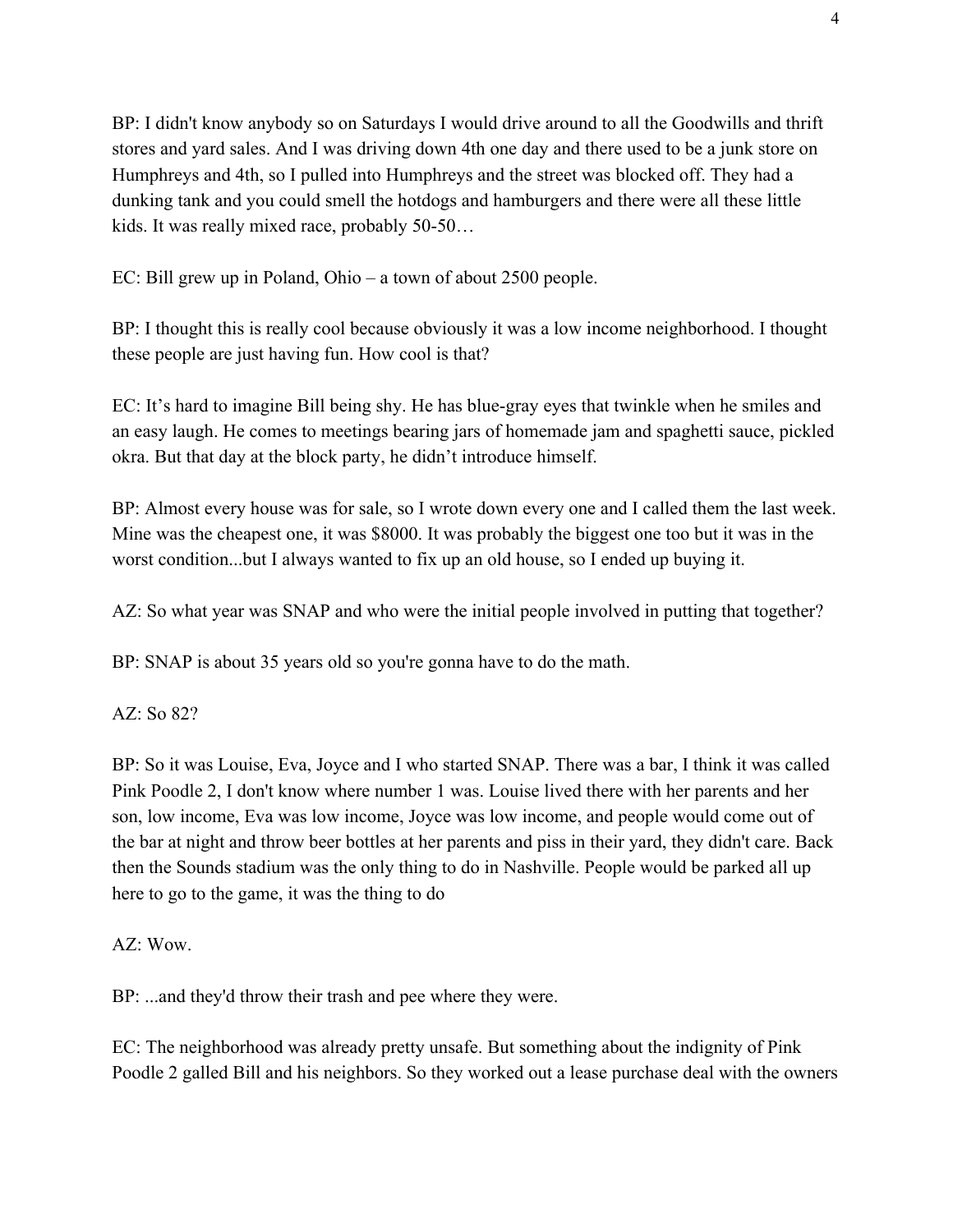and claimed it as a community center. South Nashville Action People was born. Anna will take it from here.

AZ: Do you remember the first time you went up against the city for something, like your first big victory or first big loss? Something you fought really hard for?

BP: I don't think there were many losses actually. I remember thinking about that old phrase "you can't fight city hall" I remember thinking, Well hell. You can fight city hall, and you can win, and you can win most of the time.

AZ: Do you think it's because the people making the rules don't care that much or don't know people in the neighborhood?

BP: This neighborhood was always... nobody wanted to mess with it, nobody cared about it. I mean they tore down part of it to put the interstate in...

Well the banks had redlined the neighborhood, you couldn't get a loan. As did pizza shops. You couldn't get a pizza delivered here either. It was known as a bad place to be. I still have a bullet hole in my window from the building across from me that was crack house-whore house-crack house-whore house.

AZ: Is there anything here now because of something you fought in the early days?

BP: When we first wanted to become designated a federal neighborhood strategy area, an NSA, we had just bought the SNAP Center, we had a 30-35 year mortgage which we eventually paid off just by bake sales and stuff.

They'd painted the walls inside black and when the paint was wet they threw glitter on it. So SNAP used to be black with glitter walls.

AZ: So you'd have your meetings in a place that looked like a disco?

BP: The floor was all covered in beer bottles, we got those out.

EC: Sidenote: NSAs started in the Carter years, part of the Community Development Block Grant program that still exists today. It required cities to work with existing communities to rehab neighborhoods like Bill's.

BP: To try to become an NSA we had to have the council vote on it, and we invited all the council members to see the SNAP center, which we had just bought and we wanted to make it a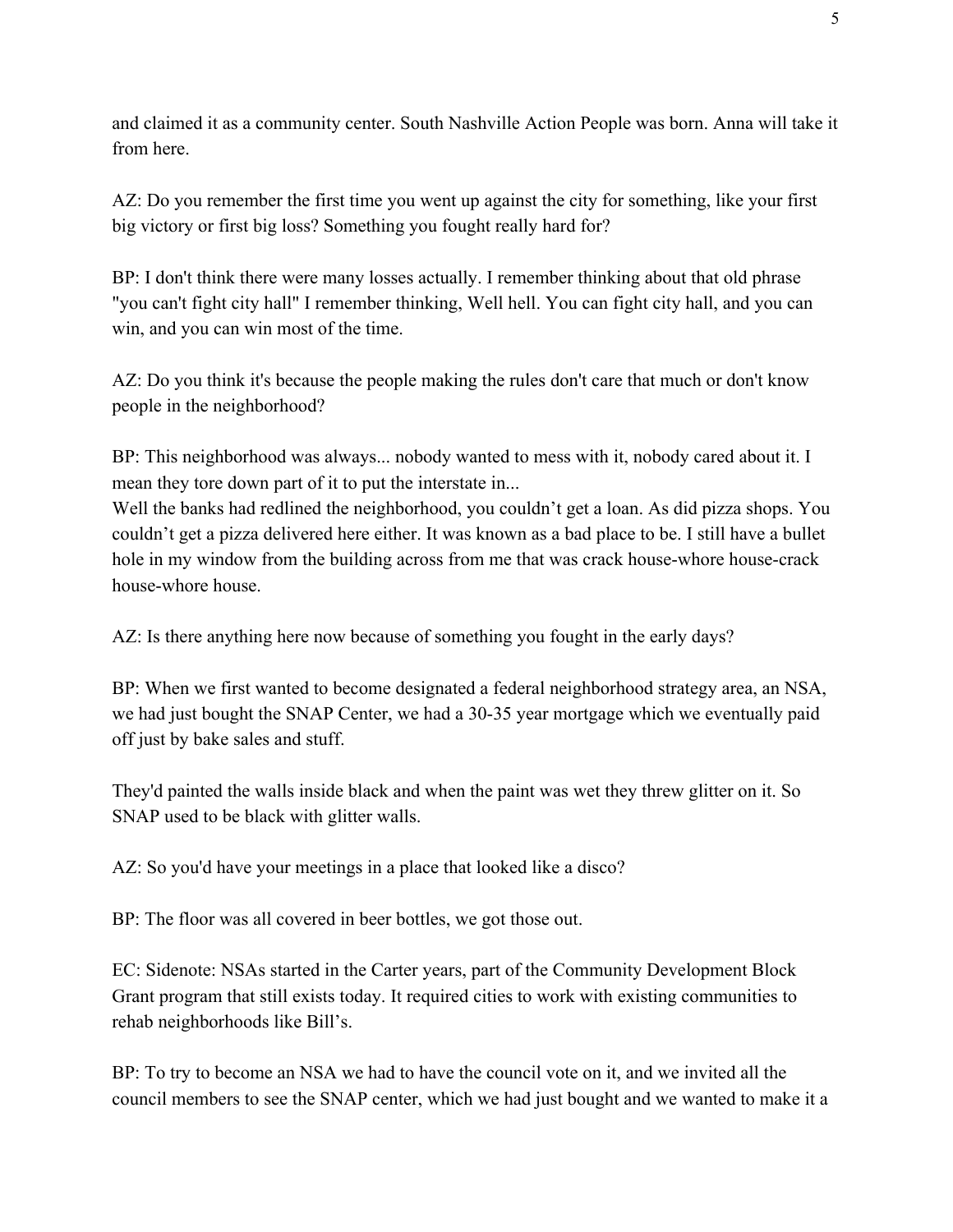community center. What's wrong with that? Maybe 12 came. I remember one said, "I'm voting against you guys. This neighborhood in ten years is gonna be all gone. It's gonna be nothing but commercial. You potentially could get a million dollars of federal money to make changes. As far as I'm concerned, it's good money after bad, I'm not voting for it." Councilman Betty Nixon said Bill, right now, I'm gonna support you guys. You got my vote...but she said the vote's a couple weeks away, and I'm a politician and something can come up. I'll make the decision and I might decide against you guys, but right now you got my vote. That was a big learning experience for me.

AZ: Yeah. That's so honest of her to be upfront about that.

BP: That was big victory because they did actually vote, and we got a million dollars to come into the neighborhood and we rehabbed the SNAP center. I don't know if you remember what it looked like before this.

## AZ I never saw it before.

BP: It looked like a barn, they put this barn roof on the second story so it was really ugly. So anyway, there were all these old people...Now I'm one of them. We put a lot of new roofs on the houses on Humphreys Street, cause Ms. Meyers and Joyce and Ms. Hooper, none of them could afford a new roof and they needed a new roof. My house, where Aunt Martha lived on this side, there was no doorknob. The house has settled so much and she had taken an axe to the door and chopped at it because the door wouldn't close. That's how bad my house was. It should have been bulldozed. She wrapped a rope around a nail in the frame to keep it closed. We spent some money on locks and door knobs for people, down at Fall Hamilton school we put a playground in. And then the little school here, the SNAP housing, we converted it to five apartments for low and moderate income people. So that was a big win, and it did a lot of good.

AZ: Well it seems like a lot of those things are necessities. They kind of helped people survive. And supported your neighbors...roofs are very important. [laughs]

BP: Right. What was sad to me was people wouldn't have trees 'cause they were scared when they got big they'd fall on their house. They had no insurance on their houses...

Back then when SNAP was getting started and very active, it was about survival issues. It was on that level. We had a lot of committees and we had a lot of classes at SNAP. We had GED classes so people could get their education. We had a summer program for kids because they had five meals at school but Saturdays and Sundays it was kinda iffy. We dealt with crime. We dealt with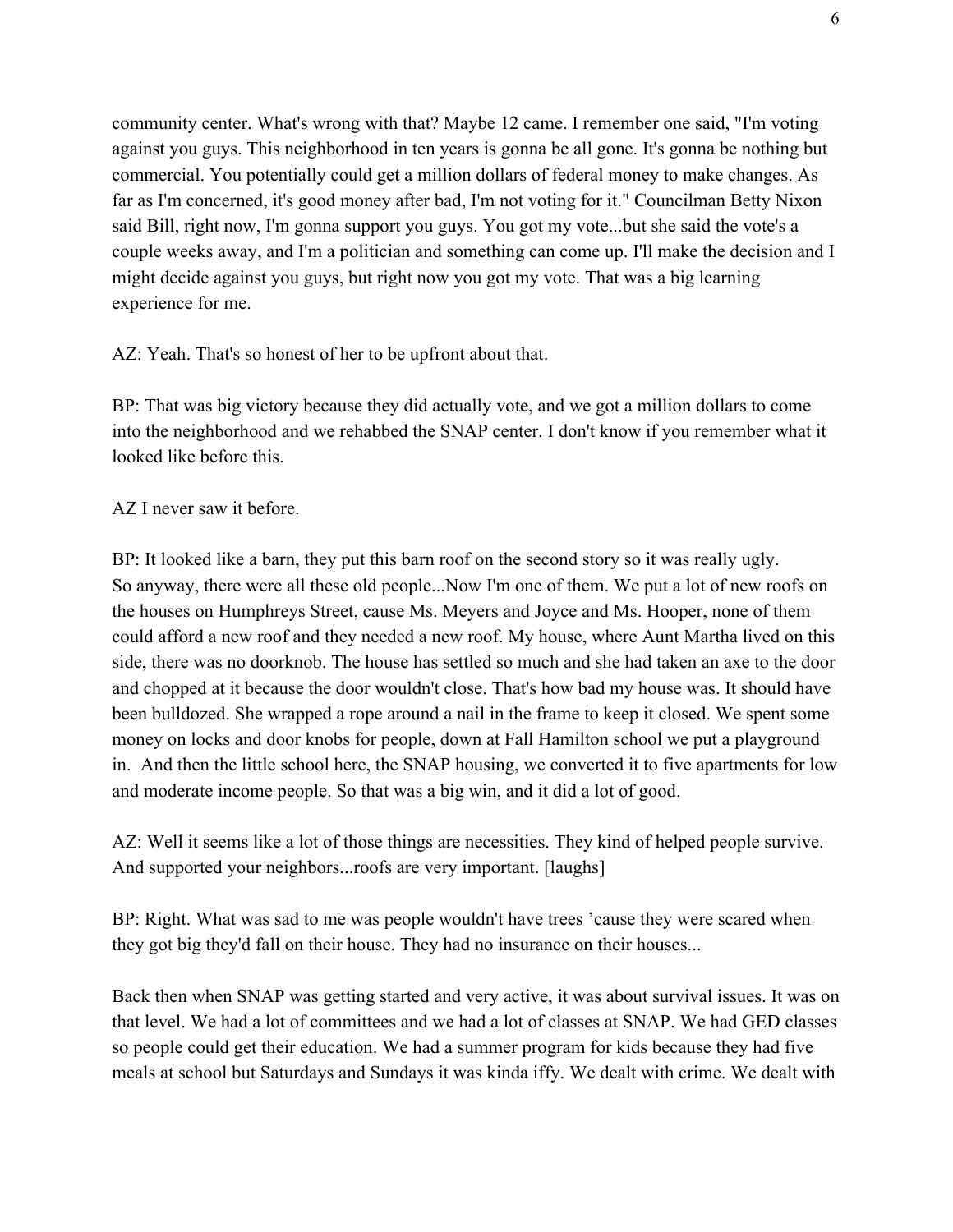zoning and codes. At one point they were gonna put a waste treatment plant at the corner of Martin and...Where Corsair's is and Core Development:

AZ: Oh yeah, Merritt.

BP: Yeah. That was gonna be a garbage transfer plant.

AZ: What made you think that you could effect change? Were you an activist as a teenager? Did you see other people have success protesting things in the government?

BP: Boy you ask great questions. Well I graduated high school in '68. I was raised in a giant family of Republicans. It made no sense to me. I wasn't right. I ended up going to a march in Washington from the university where I went to school on a bus. It was like 18 hours to get there. That was really interesting. Jane Fonda was there, she was the lead speaker, she's yelling BEEP the army! FDA! BEEP the army! Yay!

## AZ: Was it anti-Vietnam?

BP: Yeah, it was definitely anti-Vietnam. And there was a little food truck there and someone yelled, "Let's liberate the food!" And everybody swooped down and started throwing potato chips and hot dogs. And then everybody got naked and went in the reflecting pool. [laughs] It was a great weekend.

AZ: Was this your first time being around this attitude?

BP: Yes.

AZ: What did it feel like coming from Republican background?

BP: It felt great

AZ: Like these are my people?

BP: This is where I belong. This makes sense. This feels right.

AZ: Was it seeing the images of the war that made you want to go be part of that?

BP: That was part of it, and I believe it was Walter Cronkite who ended the news every night by saying, "and 67 were killed in Vietnam today," and the next night would be, "27 were killed."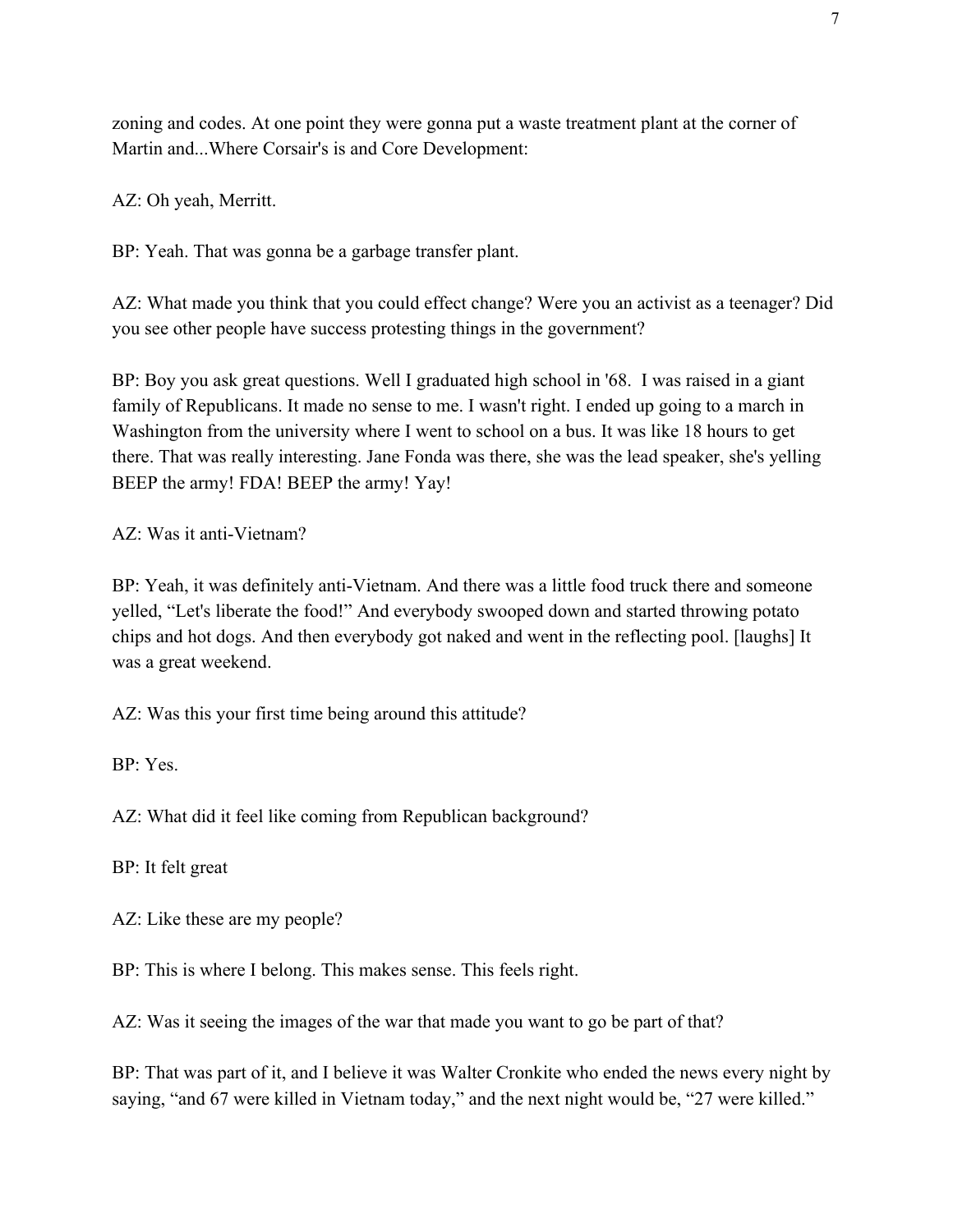Everyday you got that death toll, and I think that really helped end the war. That constant reminder. The ones who were dying were your neighbors. Eventually everybody had someone they knew personally who was killed. It had to end.

AZ: I'm curious...housing prices have increased so much in the neighborhood in the last few years. Have you seen more people benefit from cashing out or lose their house? Have you seen positive and negative? What's your takeaway?

BP: The first developers were offering \$114,000 basically for a little 50 by 150-foot lot, and a lot of the elderly jumped at that. They bulldozed, cut down the trees, built the tall skinnies and sold em for \$300,000, \$350, \$400, \$500...and as time went on, the developers had to pay more and more and more... A lot of those people who sold out for \$114, after they paid the taxes on them, probably 28%, how much did they actually end up with, and where can you go with that small amount of money?

AZ: And have you heard from any of them? Where did they go? Did they move out to the suburbs?

BP: All I know, one of them moved in with her sister somewhere, but then others...Where in the hell do you go with \$114, after taxes?

AZ: That was something that I really liked about Colby early on was that he was telling people...if they make you a low offer, do not accept it. A lot of people just aren't informed and that's a lot of money.

BP: I think SNAP should have been more proactive. We used to do flyers door to door. SNAP should have done that and had a meeting telling people, "Don't sell at 114."

AZ: Do you think they just didn't know any better? It looked like a good deal?

BP: I don't think some of the people who lived here for a long time had a lot of pride in their neighborhood.

AZ: Especially if you bought your house for \$8,000, \$100,000 sounds great, but where do you go?

BP: I had to evict Aunt Martha and Doris because I was moving in...I was stupid. I didn't realize that if I buy this, people are gonna have to leave. The guy I bought it from, his dad owned houses in Nashville and he was selling them off. He said you're probably gonna have to take Aunt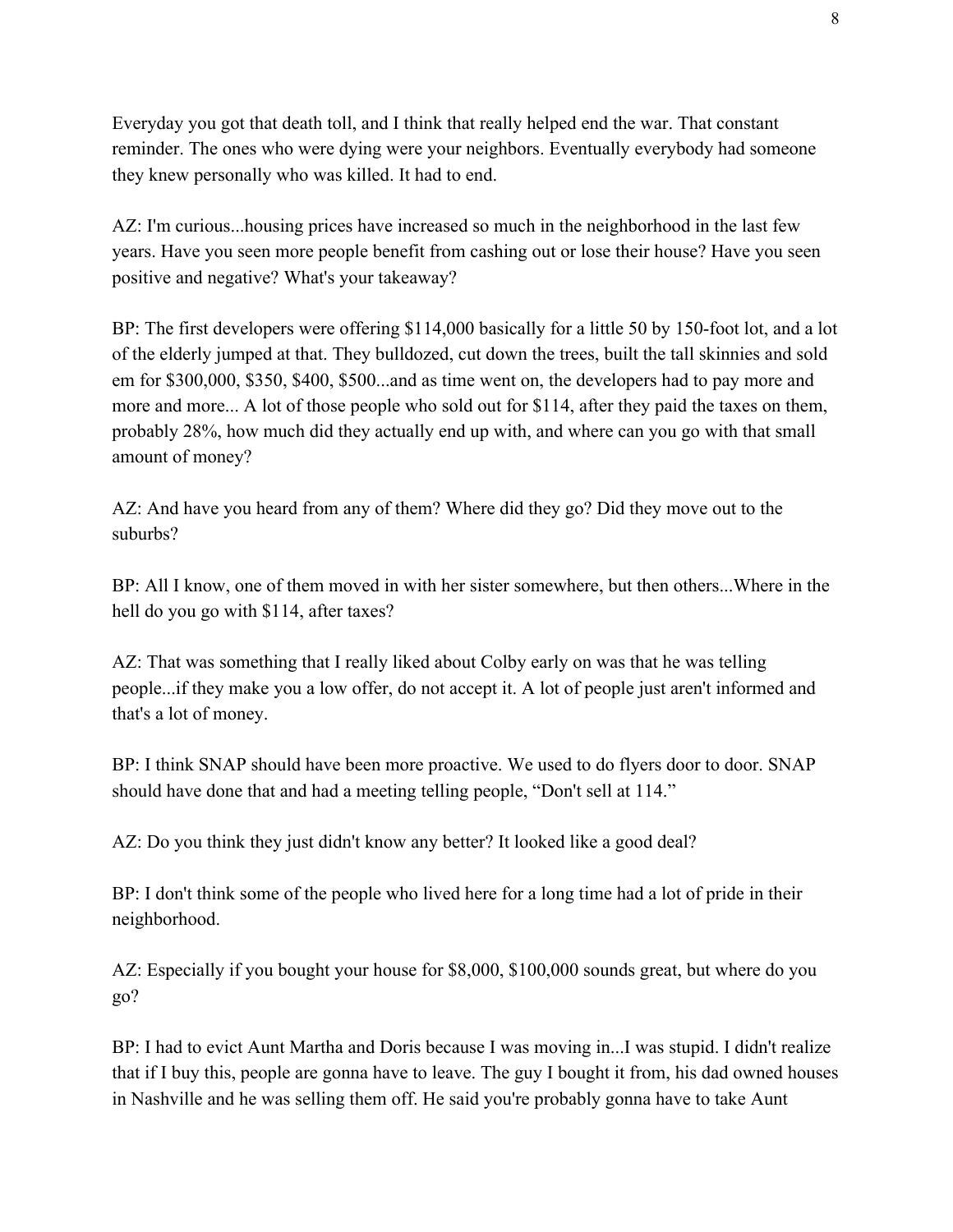Martha and Doris is court to get them outta here. They haven't paid me rent in I don't know how long. So I did. I felt so horrible. I still feel horrible. But Aunt Martha, when we got back from court, she said, "Come on in honey. I don't want you worrying about me." She had cut out pictures of silverware and glued it on the wall...out of Sears catalogues and chandeliers glued it on the wall. Pretty cool art exhibit actually. She left and came back and took her bank book out of her bra. She said, "Look here, honey. I've worked all my life. For every dime I made, I put a nickel in the bank." She had \$11,000. She said, "Don't you worry about me. I'm gonna buy a trailer and move to Dickson."

## AZ: Oh that's great!

BP: She moved up the street, the house is gone now. I used to take her to the store all the time. One day she invited me over for breakfast, and it was squirrel brains and eggs.

AZ: Gross! She must of had the original Joy of Cooking. They had all the roadkill recipes.

BP: Yeah. So it answer your question that you asked a long time ago. I miss all that. The neighborhood has changed. I liked it when it was like that. I don't really fit in this new neighborhood, I don't think. So...there don't seem to be any battles to fight. I need to fight some battles. That's when I'm happy.

EC: Bill still lives in the same house he moved into in 1976. When his partner of thirty-five years, Stanley, passed away, Bill began to fill his days with hobbies: making and preserving his delicious jam and spaghetti sauce—felting, frame collecting, gardening...

He's not involved in SNAP anymore. He says he got burned out, but it's also connected to this idea of not fitting in anymore, which is ludicrous, frankly, because Bill is an artist.

AZ: This is such an elegant room. I think the giant mirror is just gorgeous and the high ceilings…

EC: Bill's house is packed to the gills with art and antiques that he's been collecting since he moved here.

AZ: It's like a 30s parlor...you can just see intellectuals hanging out and sharing poetry here.

BP: Look at this! This I just bought! This is Shirley Temple paper dolls. There's outfits...

AZ: Oh my goodness! I remember those from my grandmother's collection!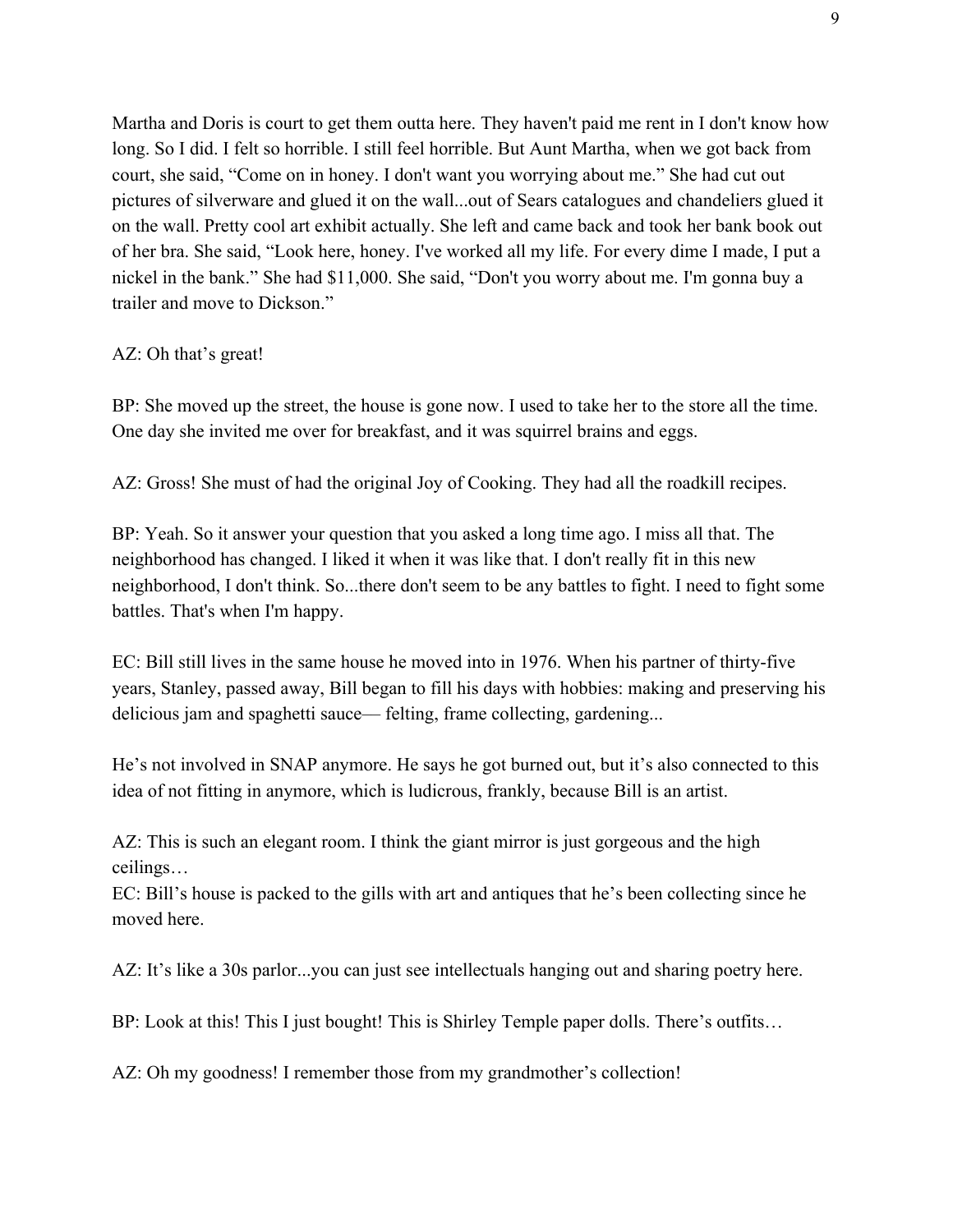BP: And I'm gonna mount her onto metal.

AZ: That's amazing!

BP: This is a 1920s French deco postcard from Portugal.

EC: His collection spans a range of high and low art: bronze statues and gilded mirrors, bucolic landscape paintings, and weird odds and ends that delight Bill, like a Field Museum banner of Tutankhamun that Stanley pilfered in Chicago years ago, the dented hood of an old red tractor, and this lifesize cutout of two guys in their shirtsleeves watching something intently.

BP: A Robert Redford movie called The Natural, a baseball movie? Instead of hiring extras, they had a whole bunch of these cut-outs in the stands. And if you watch that movie…

EC: Bill has something big in the works –– something that could again connect him with the neighborhood that he loves.

BP: See I've collected art almost my whole life, and I can't take it with me...

AZ: Sure.

BP: So I thought, sell it, and this is the neighborhood to sell it in. And I was thinking if I did a gallery…

AZ: You'd just open up your home and...

BP: Hang price tags.

AZ:..almost like an estate sale kind of thing.

BP: I was thinking maybe I'd just have a room and just rent that to a local artist. They'd pay for the room for a month and I don't take commission or anything. They'd just sell their stuff. But the rest of the gallery would be my stuff I've collected plus something themed, like Guns Kill Kids, almost a juried show...people send in their stuff, and whoever the jury is, we'd pick two dozen pieces and that's the show. Abortion, or I don't know… some kind of issues…

AZ: [laughs] Yeah. Those are edgy.

BP: [laughs] ...that get people stirred up!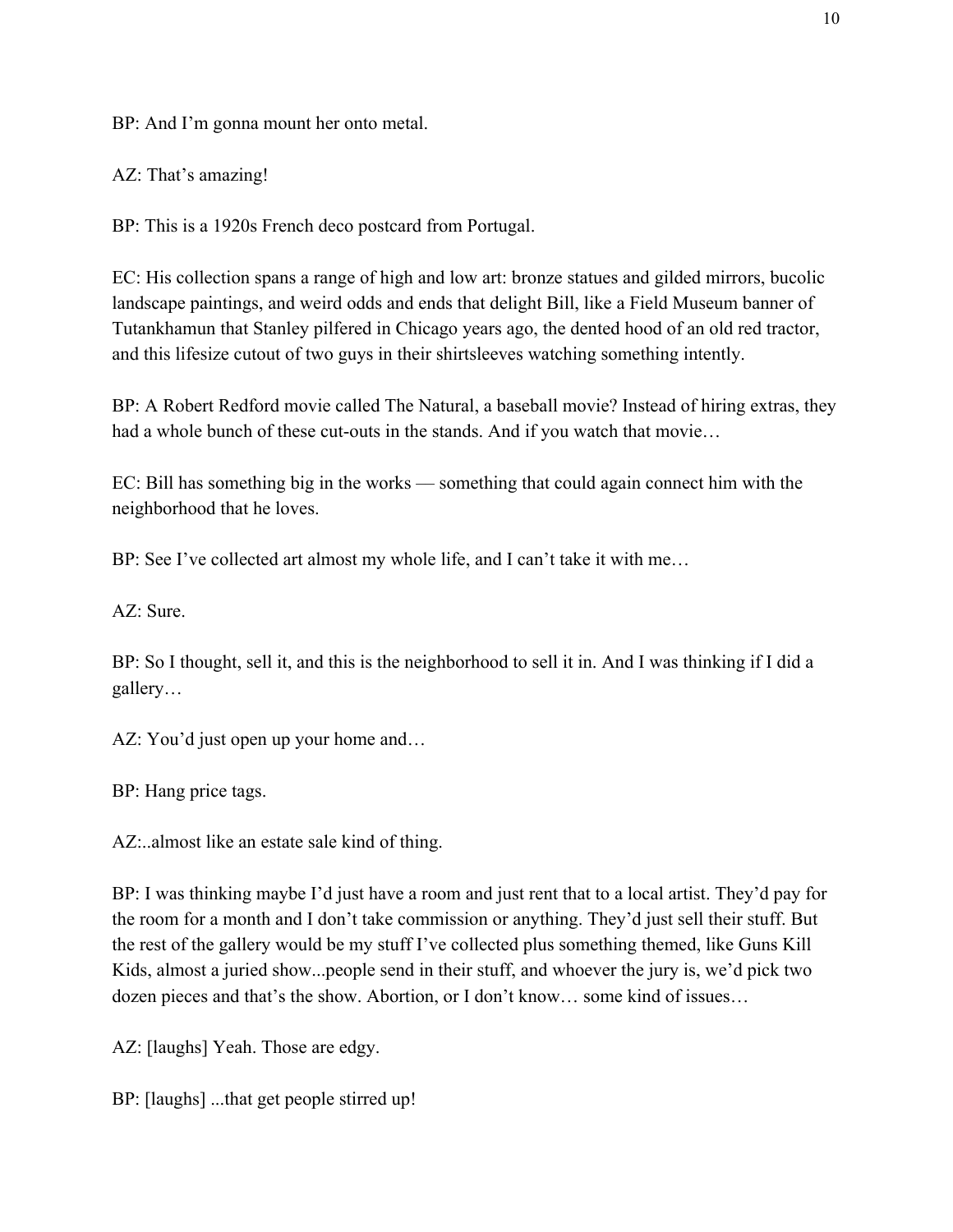EC: They're laughing, but I believe Bill will do it, because he's already done so much that seemed impossible at the time. I caught up with Anna after she talked to Bill and toured his art house and asked her what she learned.

AZ: I didn't know anything about his passion for art or his history in this neighborhood. To hear from someone who was a founder and had been here since the '70s was pretty amazing.

EC: Do you feel like knowing more about the history of the neighborhood might affect the way you interact with it and live in it at all.

AZ: I think a lot of the issues with the neighborhood are things that the government has to fix. Developers are gonna make as much money as possible and you have to place limits on them. But I think hearing his perspective, it was really interesting and did make me feel more connected to the history of the place. My family has been in Nashville for generations so feel connected to city as a whole. As local, I want to change it for the better and help guide it to a good place. I feel like I'm having an impact by being part of this creative community and keep artists and creative people in the city and have a retail outlet so people don't flee to New York. Art has been part of this neighborhood for a long time and it was cool to see Bill is an artist! Hopefully he'll come out to the art crawls and see that the galleries are here for him. I think a lot of people are intimidated by galleries because the art is so expensive, but entry is free and anyone can go. It's for everyone. And hopefully, people who haven't been are inspired by what they see and empowered, have a dialogue.

To me the most interesting thing was the fact that he graduated high school in '68 at such a volatile time in our country, and the fact that he went to a Vietnam protest march and that he took that experience and came and started SNAP and felt that as an activist he could have an effect...Even if he didn't necessarily connect those dots...I think that says a lot, and I think we owe him and his cofounders a lot because if they hadn't have done that, this wouldn't be a residential neighborhood. I wouldn't have a house to live in. It would be commercial and developed, and I'm glad it's a neighborhood. I think we owe that partially to Bill.

EC: Special thanks to Anna Zeitlin and Bill Perkins for sharing their stories with us.

WeHome is produced in collaboration with Nashville Metro Planning Department and Seed Space and is supported by the National Endowment for the Arts' Our Town granting program. Tony Youngblood composed our theme and original score. Micheala Intveld-Sutherin designed our logo and built our website. Joseph Bazelais is our community coordinator. Courtney Adair Johnson is our social practice consultant. Carolyn and Brian Jobe are co-directors of Seed Space